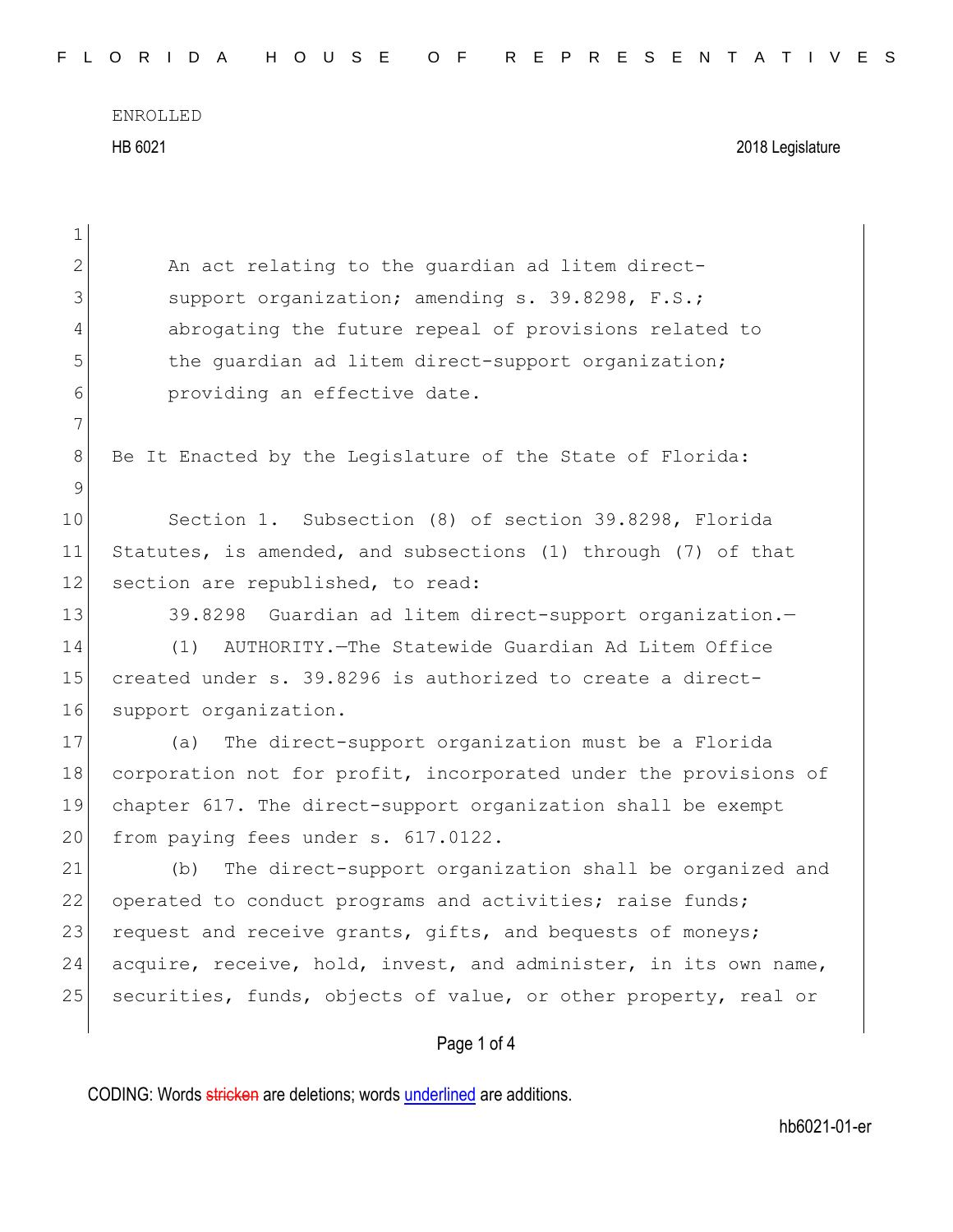26 personal; and make expenditures to or for the direct or indirect 27 benefit of the Statewide Guardian Ad Litem Office.

28 (c) If the executive director of the Statewide Guardian Ad Litem Office determines the direct-support organization is operating in a manner that is inconsistent with the goals and purposes of the Statewide Guardian Ad Litem Office or not acting 32 in the best interest of the state, the executive director may terminate the contract and thereafter the organization may not use the name of the Statewide Guardian Ad Litem Office.

 (2) CONTRACT.—The direct-support organization shall operate under a written contract with the Statewide Guardian Ad Litem Office. The written contract must, at a minimum, provide 38 for:

39 (a) Approval of the articles of incorporation and bylaws 40 of the direct-support organization by the executive director of 41 the Statewide Guardian Ad Litem Office.

42 (b) Submission of an annual budget for the approval by the 43 executive director of the Statewide Guardian Ad Litem Office.

44 (c) The reversion without penalty to the Statewide 45 Guardian Ad Litem Office, or to the state if the Statewide 46 Guardian Ad Litem Office ceases to exist, of all moneys and 47 property held in trust by the direct-support organization for 48 the Statewide Guardian Ad Litem Office if the direct-support 49 organization ceases to exist or if the contract is terminated. 50 (d) The fiscal year of the direct-support organization,

## Page 2 of 4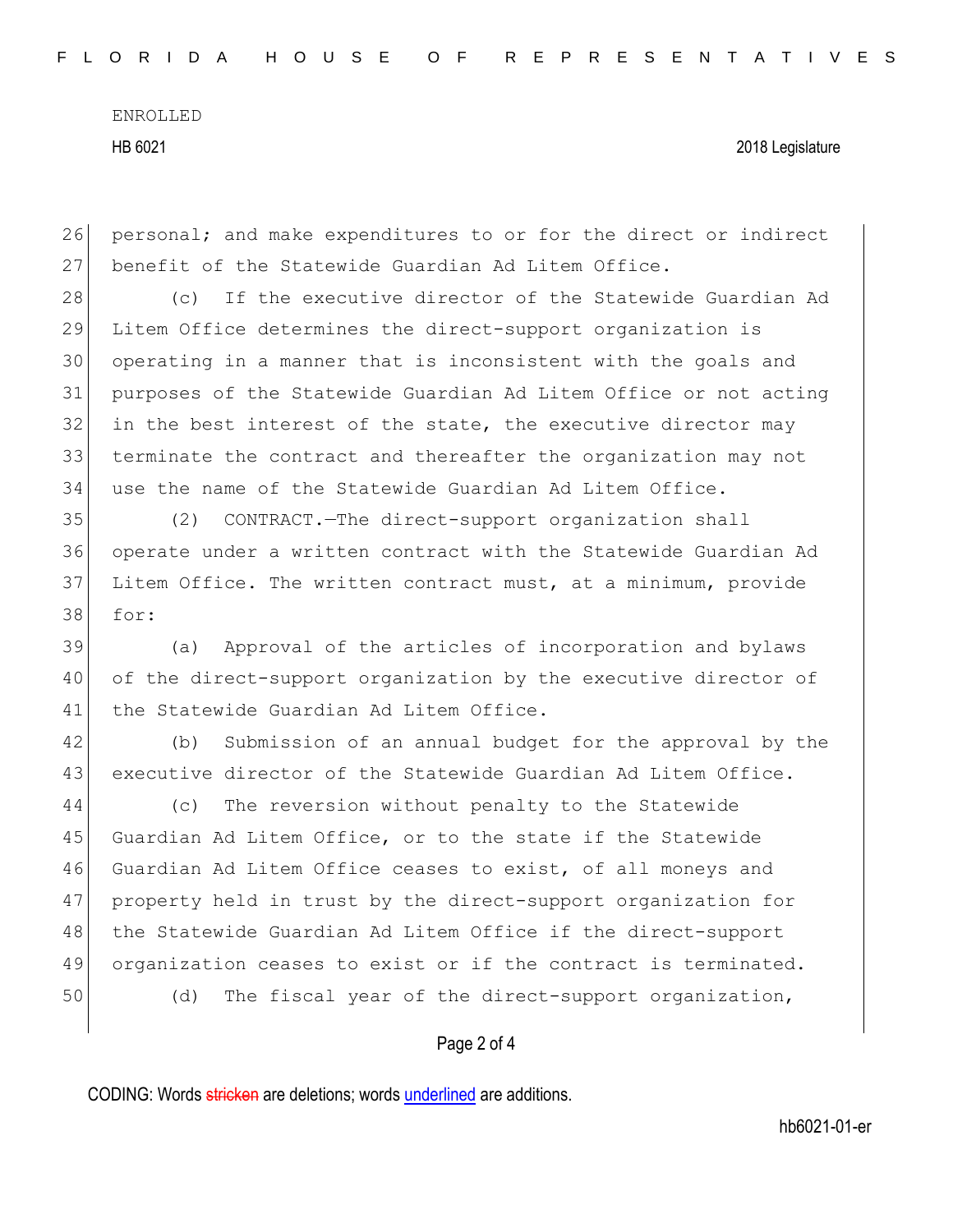51 which must begin July 1 of each year and end June 30 of the 52 following year.

53 (e) The disclosure of material provisions of the contract 54 and the distinction between the Statewide Guardian Ad Litem 55 Office and the direct-support organization to donors of gifts, 56 contributions, or bequests, as well as on all promotional and 57 fundraising publications.

58 (3) BOARD OF DIRECTORS.—The executive director of the 59 Statewide Guardian Ad Litem Office shall appoint a board of 60 directors for the direct-support organization. The executive 61 director may designate employees of the Statewide Guardian Ad 62 Litem Office to serve on the board of directors. Members of the 63 board shall serve at the pleasure of the executive director.

64 (4) USE OF PROPERTY AND SERVICES.—The executive director 65 of the Statewide Guardian Ad Litem Office:

66 (a) May authorize the use of facilities and property other 67 than money that are owned by the Statewide Guardian Ad Litem 68 Office to be used by the direct-support organization.

 (b) May authorize the use of personal services provided by employees of the Statewide Guardian Ad Litem Office. For the purposes of this section, the term "personal services" includes full-time personnel and part-time personnel as well as payroll 73 processing.

74 (c) May prescribe the conditions by which the direct-75 support organization may use property, facilities, or personal

## Page 3 of 4